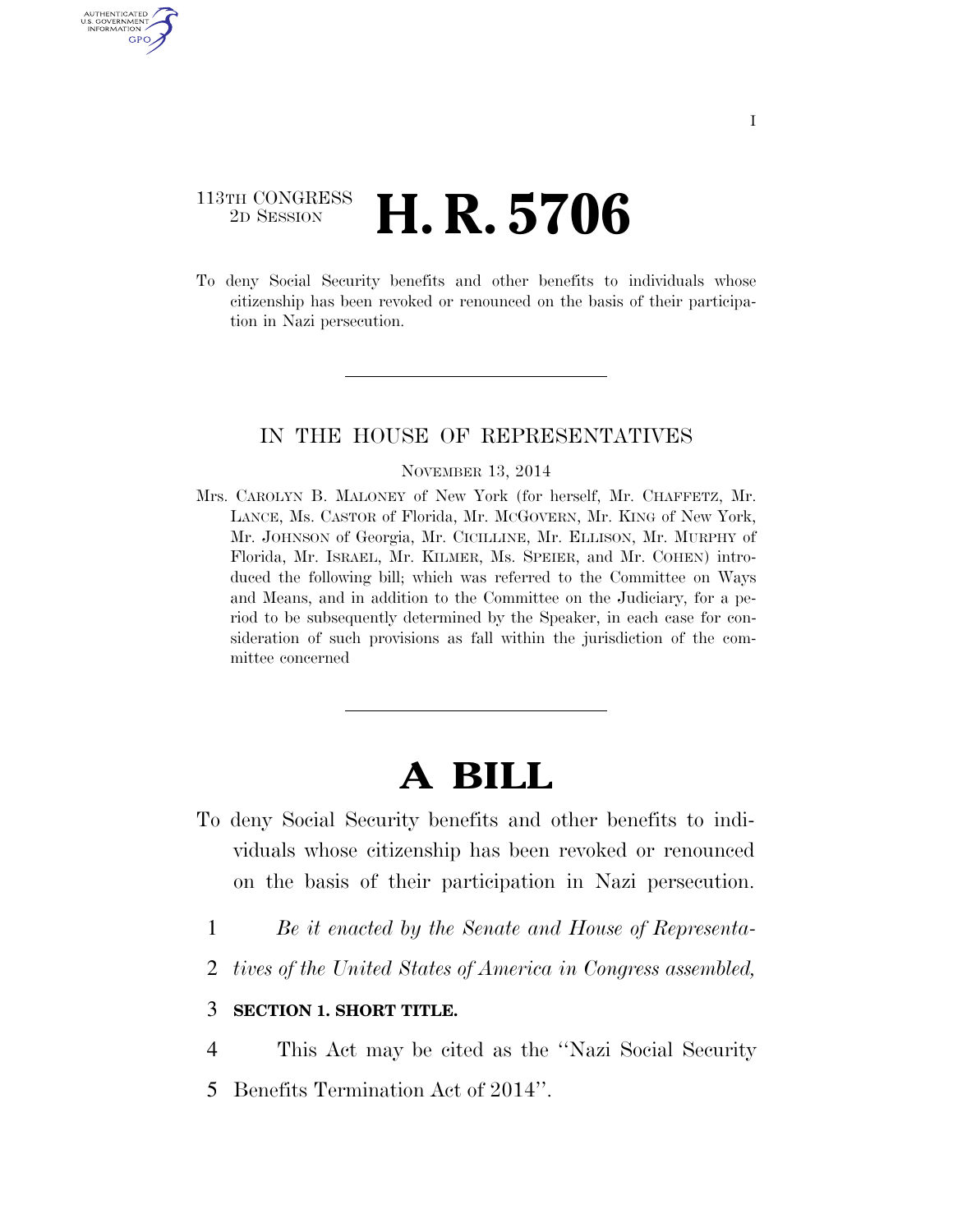### **SEC. 2. FINDINGS.**

Congress finds the following:

 (1) The United States of America serves as a beacon of refuge to thousands of victims fleeing reli- gious, ethnic, racial, and other forms of persecution around the world and has become the home to thou-sands of survivors of the Nazi Holocaust.

 (2) In order to safeguard the integrity of the refugee and asylum system that has provided safety to those who fled the Holocaust, and in order to en- sure that those survivors do not have to share their adopted homeland with their former persecutors, the policy of the United States has been that this coun- try should not provide safe haven for those who par-ticipated in acts of Nazi persecution.

 (3) Congress enacted laws specifically to ex- clude or to remove participants of Nazi persecution from the United States and never intended that those individuals should be entitled to the benefits of citizenship or residency.

 **SEC. 3. DENIAL OF FEDERAL PUBLIC BENEFITS TO NAZI PERSECUTORS.** 

 (a) IN GENERAL.—The following paragraphs shall apply notwithstanding any other provision of law:

•**HR 5706 IH** (1) SOCIAL SECURITY BENEFITS.—A partici-pant in Nazi persecution is not eligible for any ben-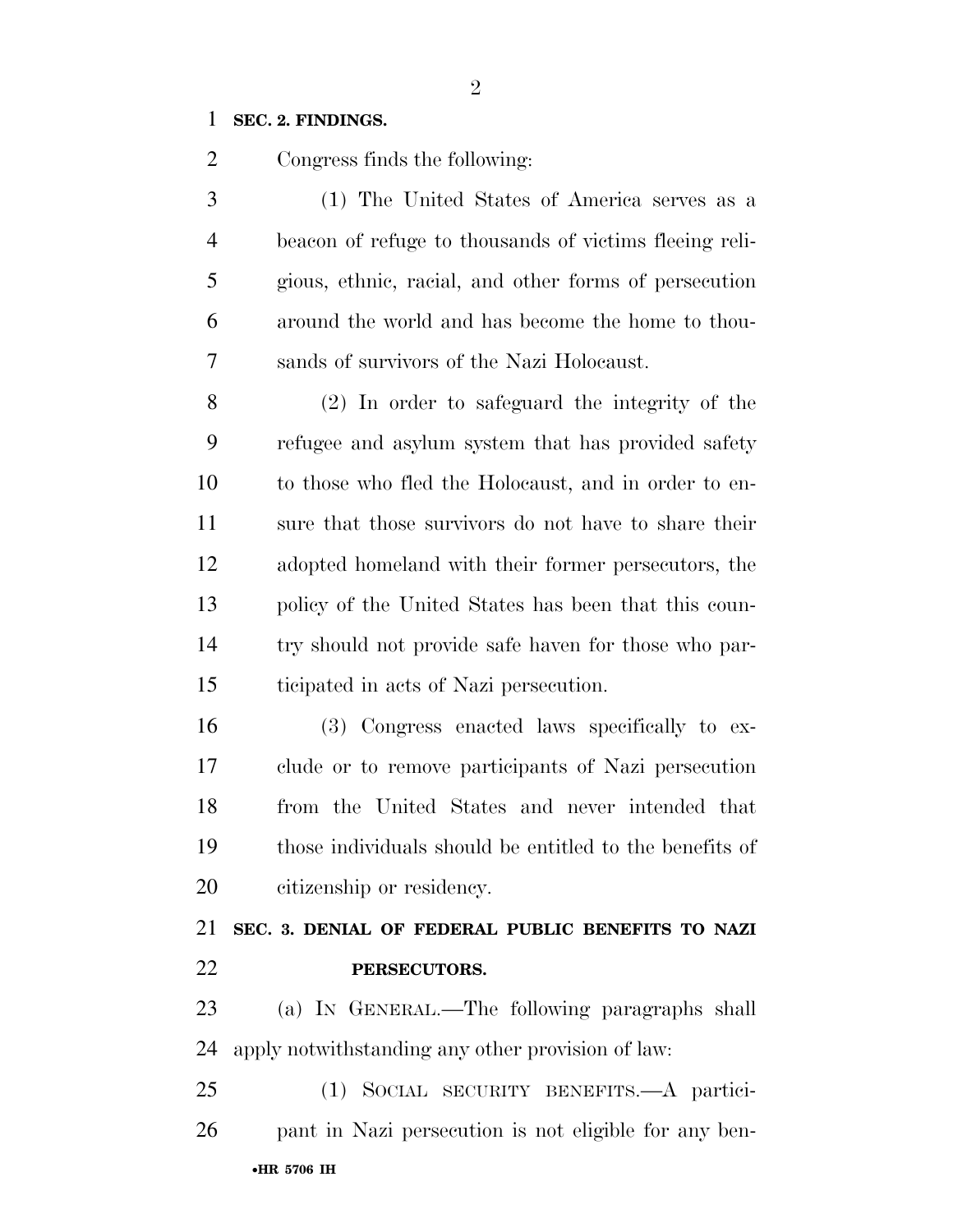efit under sections 202 or 223 of the Social Security Act (42 U.S.C. 402; 423).

 (2) SUPPLEMENTAL SECURITY INCOME BENE- FITS.—A participant in Nazi persecution is not eligi- ble for any benefit under title XVI of the Social Se- curity Act (42 U.S.C. 1381 et seq.), including any supplemental payment pursuant to an agreement for Federal administration under section 1616(a) of such Act (42 U.S.C. 1382e) and any payment pur- suant to an agreement entered into under section 212 of Public Law 93–66.

 (b) PARTICIPANT IN NAZI PERSECUTION DE- FINED.—For purposes of this Act, the term ''participant in Nazi persecution'' means an individual—

 (1) with respect to whom an order admitting the individual to citizenship has been revoked under section 340 of the Immigration and Nationality Act in any case in which such revocation is based on 19 conduct described in section  $212(a)(3)(E)(i)$  of such Act (relating to participation in Nazi persecution); or

 (2) who has lost status as a national of the United States by voluntary renunciation under sec- tion  $349(a)(5)$  of the Immigration and Nationality Act pursuant to a settlement agreement entered into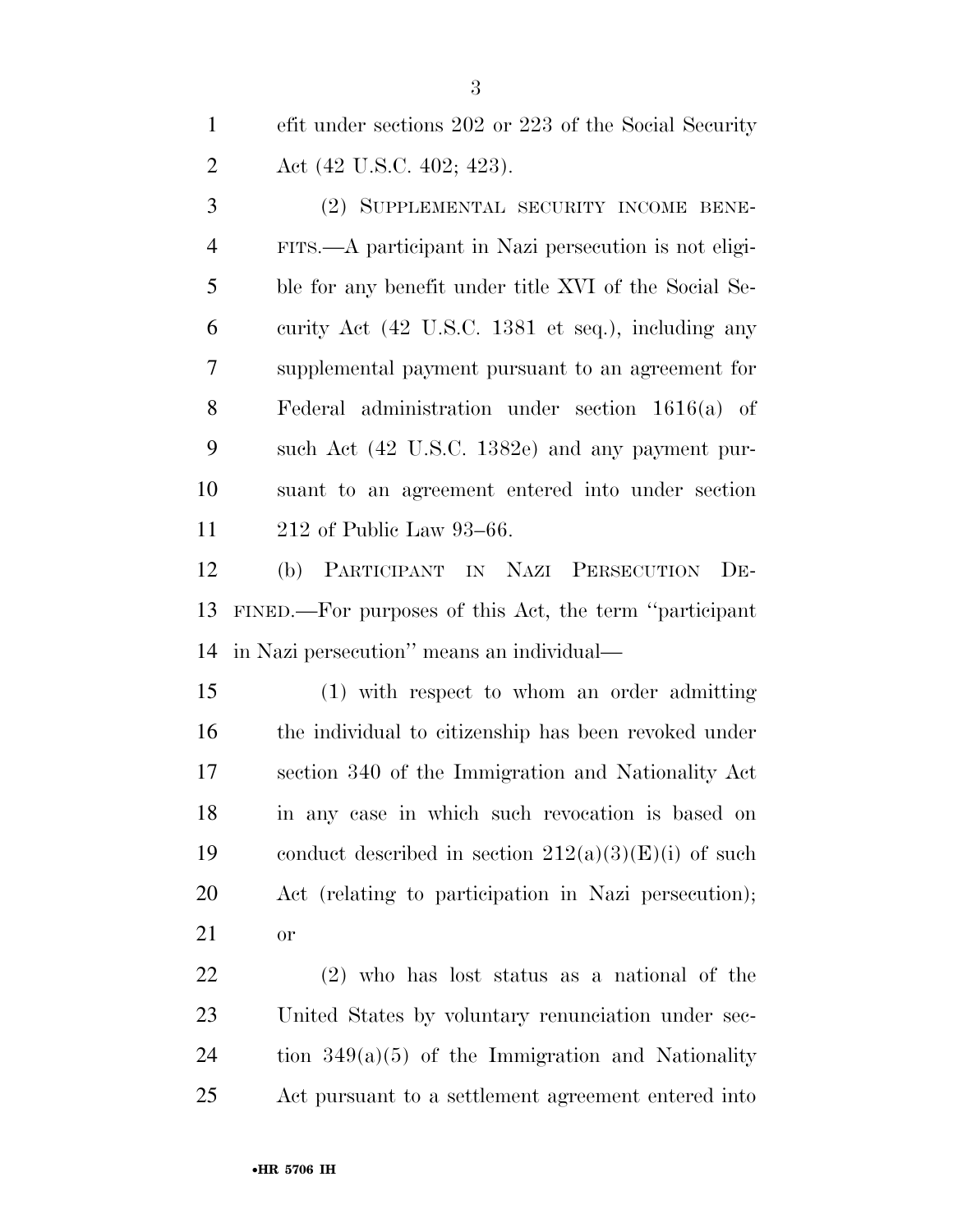with the Attorney General in which such individual has admitted to conduct described in section  $3 \t212(a)(3)(E)(i)$  of such Act (relating to participation in Nazi persecution).

 (c) NOTIFICATION OF DISQUALIFICATION.—As soon as practicable after the Attorney General determines that an individual is a participant in Nazi persecution, the At- torney General shall notify the Commissioner of Social Se-curity of the identity and residence of such individual.

 (d) EFFECTIVE DATE.—This section shall apply with respect to benefits for months beginning after the date of the enactment of this Act.

### **SEC. 4. REPORT.**

 (a) IN GENERAL.—Not later than 180 days after the date of the enactment of this Act and annually thereafter, the Attorney General shall, in cooperation with the Com- missioner of Social Security, submit to Congress a report that includes the following with respect to the year pre-ceding the submission of such report—

 (1) an identification of the total number of indi- viduals that the Attorney General has determined to be participants in Nazi persecution;

 (2) an identification of the total number of indi-viduals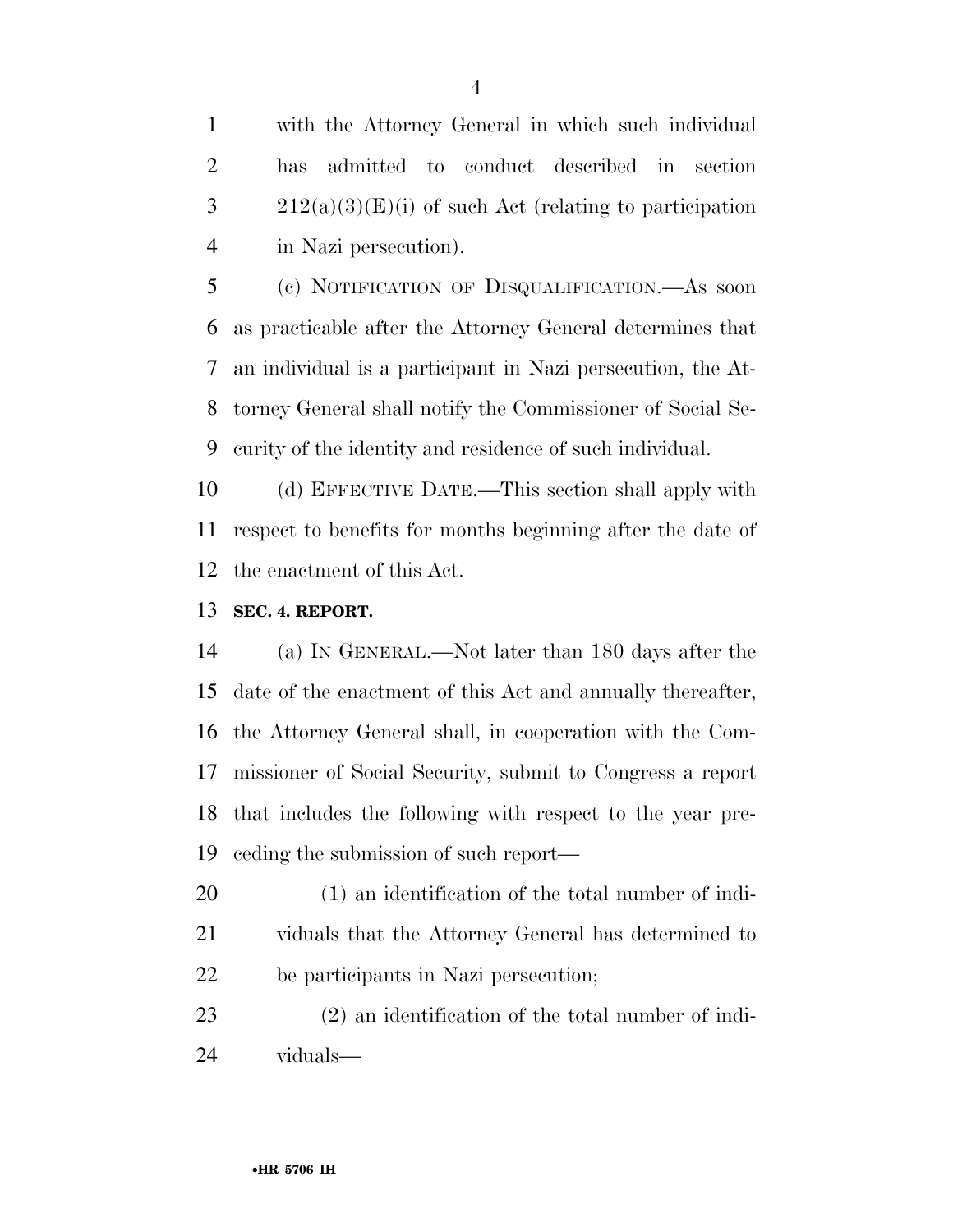| $\mathbf{1}$   | (A) with respect to whom the Attorney                   |
|----------------|---------------------------------------------------------|
| $\overline{2}$ | General pursued revocation of citizenship under         |
| 3              | section 340 of the Immigration and Nationality          |
| $\overline{4}$ | Act based on conduct described in section               |
| 5              | $212(a)(3)(E)(i)$ of such Act (relating to partici-     |
| 6              | pation in Nazi persecution) and such revocation         |
| 7              | was denied; and                                         |
| 8              | (B) with respect to whom the Attorney                   |
| 9              | General pursued a settlement agreement with             |
| 10             | such individual for voluntary renunciation of           |
| 11             | status as a national of the United States in            |
| 12             | which such individual admitted to conduct de-           |
| 13             | scribed in section $212(a)(3)(E)(i)$ of such Act        |
| 14             | (relating to participation in Nazi persecution)         |
| 15             | and such agreement was not completed;                   |
| 16             | (3) an identification of the total number of indi-      |
| 17             | viduals with respect to whom the Attorney General       |
| 18             | is actively investigating participation in Nazi perse-  |
| 19             | cution;                                                 |
| 20             | (4) an identification of the total number of indi-      |
| 21             | viduals with respect to whom the Attorney General       |
| <u>22</u>      | has submitted a notification of disqualification to the |
| 23             | Commissioner of Social Security as required under       |
| 24             | section $3(c)$ ; and                                    |